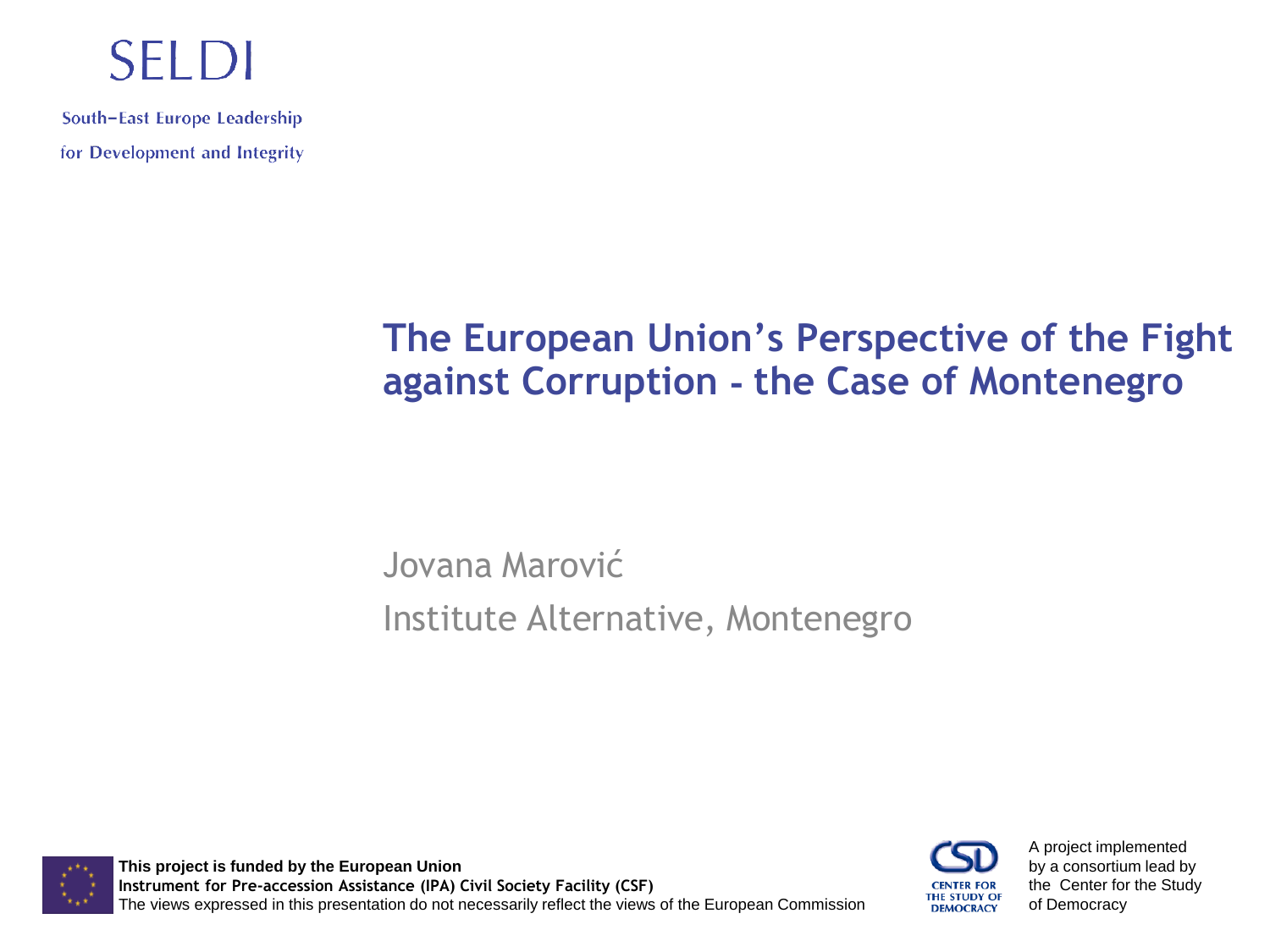#### **New approach**

- Starting negotiations with chapters relating to the judiciary, human rights, the fight against corruption and organized crime (23 & 24 Chapters)
- Council's request in which the reports on compliance of Montenegrin legislation with the *acquis* under chapter 23 and 24 must be accompanied by a report of the European Police Office (EUROPOL) on the state of organized crime in the country.





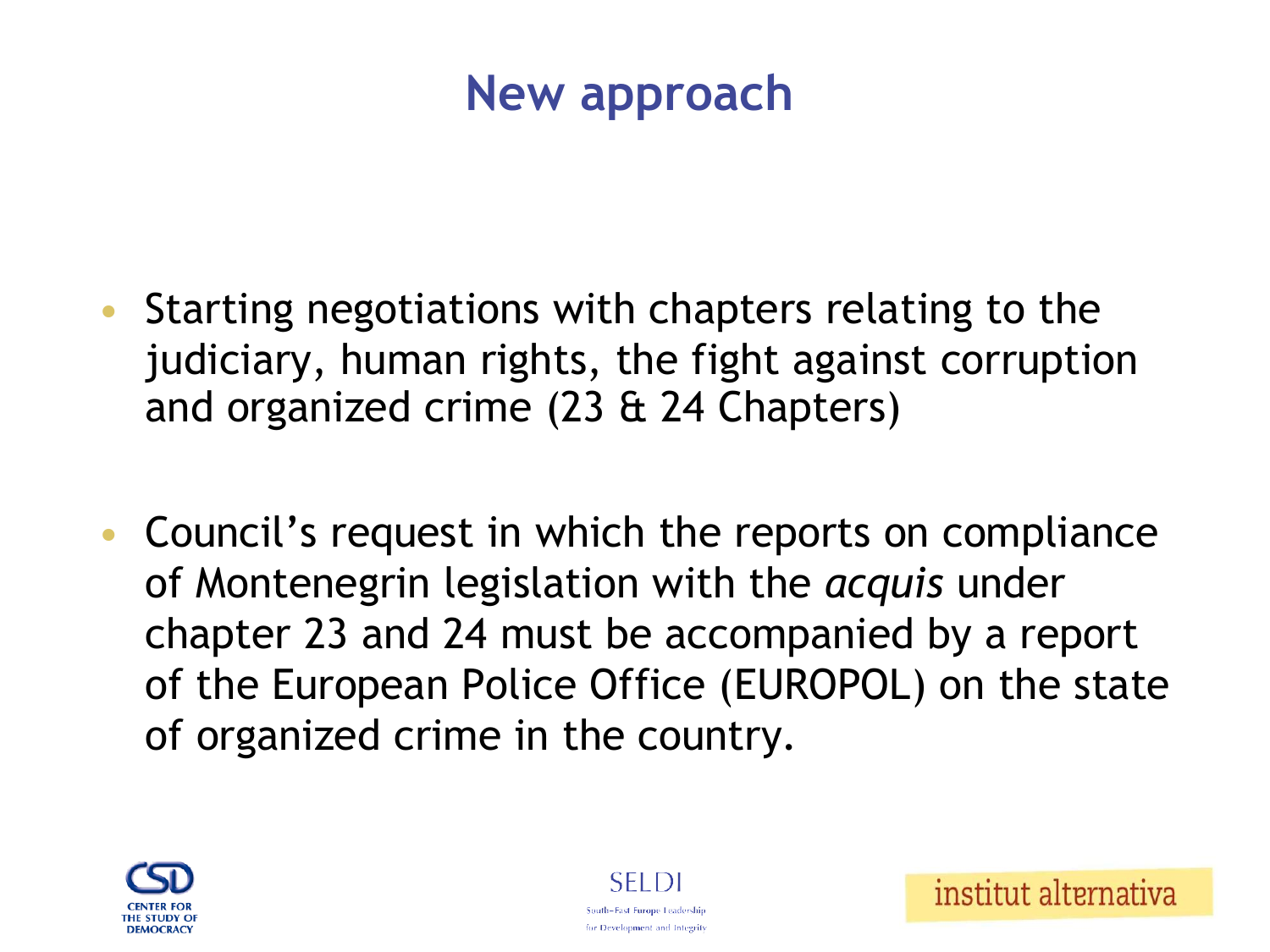## **Commission Opinion on Montenegro's application for membership, 7 key priorities**

- 4. "*Improve the anti-corruption legal framework and implement the government's anti-corruption strategy and action plan; establish a solid track record of proactive investigations, prosecutions and convictions in corruption cases at all levels.*"
- 6. "*Enhance media freedom ....and strengthen cooperation with civil society*."



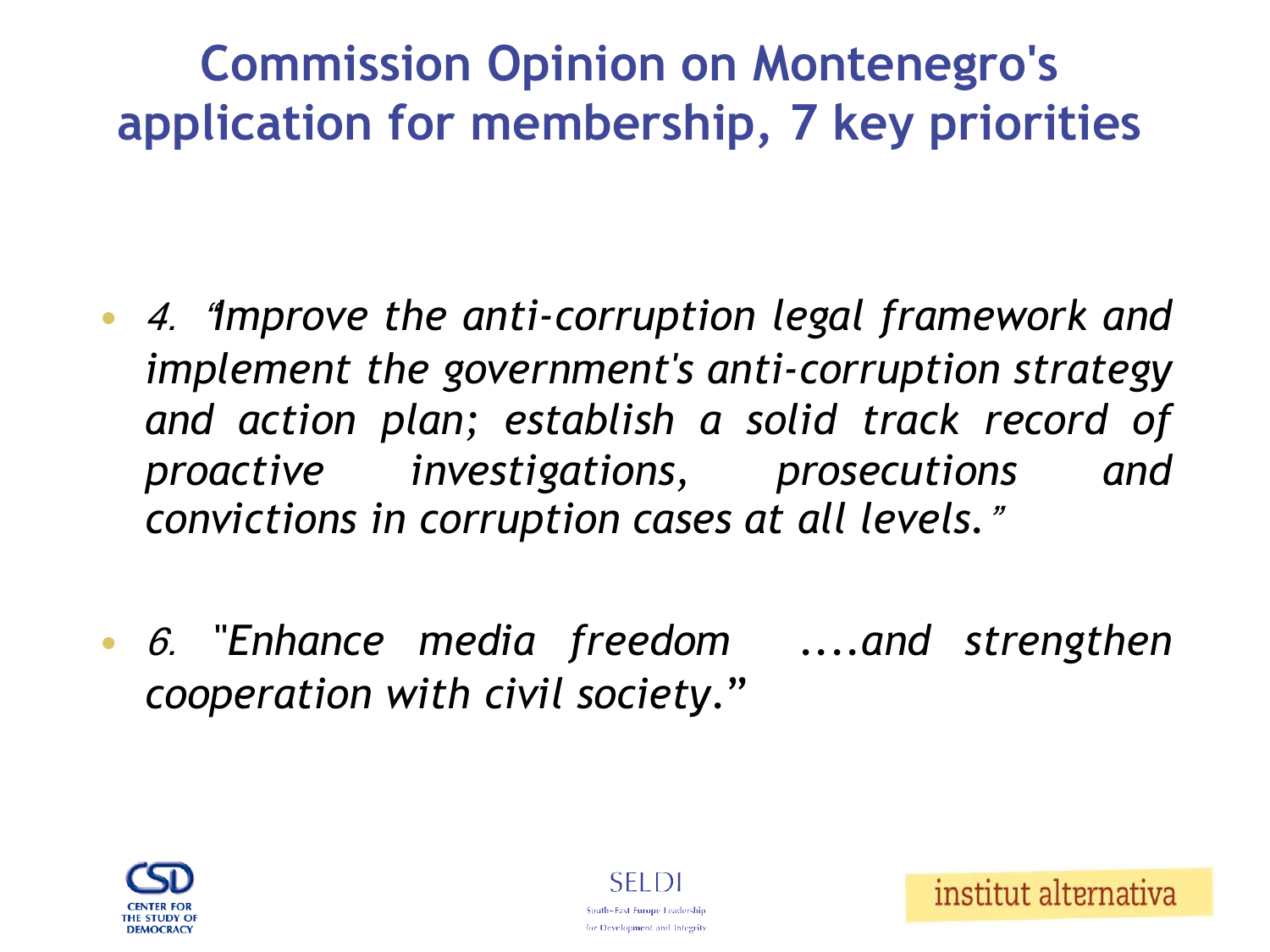## **Reforms in 2011**

- Strenghtened legal framework (Amendments to the Law on conflict of interest; Law on political party financing; Law on public procurement; Law on civil servants and State employees)
- The Government adopted a risk assessment Six areas of particular risk have been identified: local self-government, spatial planning, public procurement, privatisation, education and healthcare
- Implementation and monitoring unsatisfactory

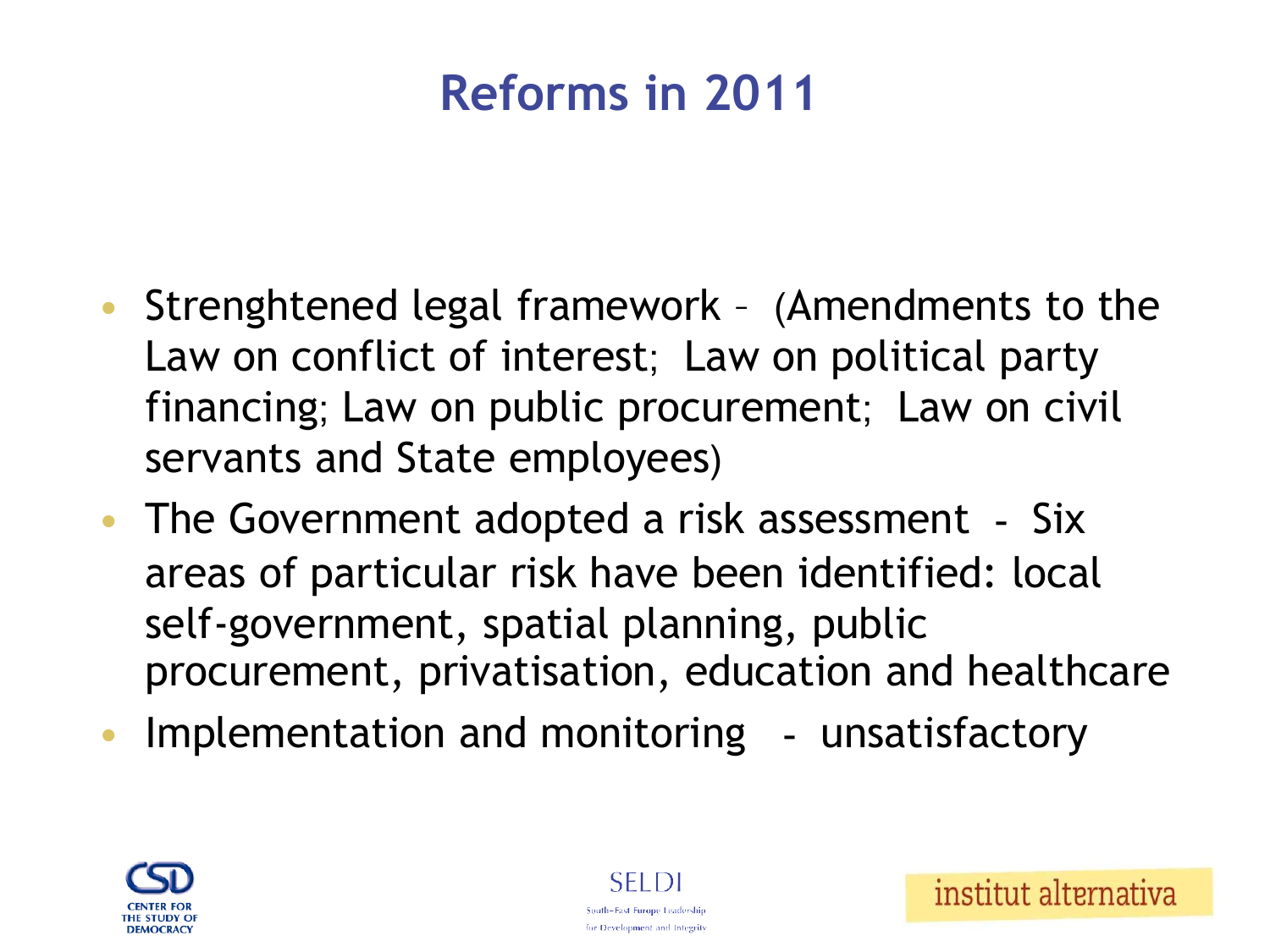## **CSO & EU Integration process**

- Action Plan for implementation of recommendations from EC's opinion on Montenegro's application for membership - public debate in January and February 2011.
- Monthly reporting to the Parliament of Montenegro on the implementation of the Action Plan
- Government of Montenegro adopted two important Regulatons:
- The Decree on the manner and procedure for cooperation between state authorities and non-governmental organizations (Government of Montenegro, 22. 12. 2011),
- and the Decree on the procedure and conduct public debate in preparing the legislation, the Government of Montenegro, 2.2. 2012).
- EU Negotiations (Government includes CSO in the negotiating working groups) 2012





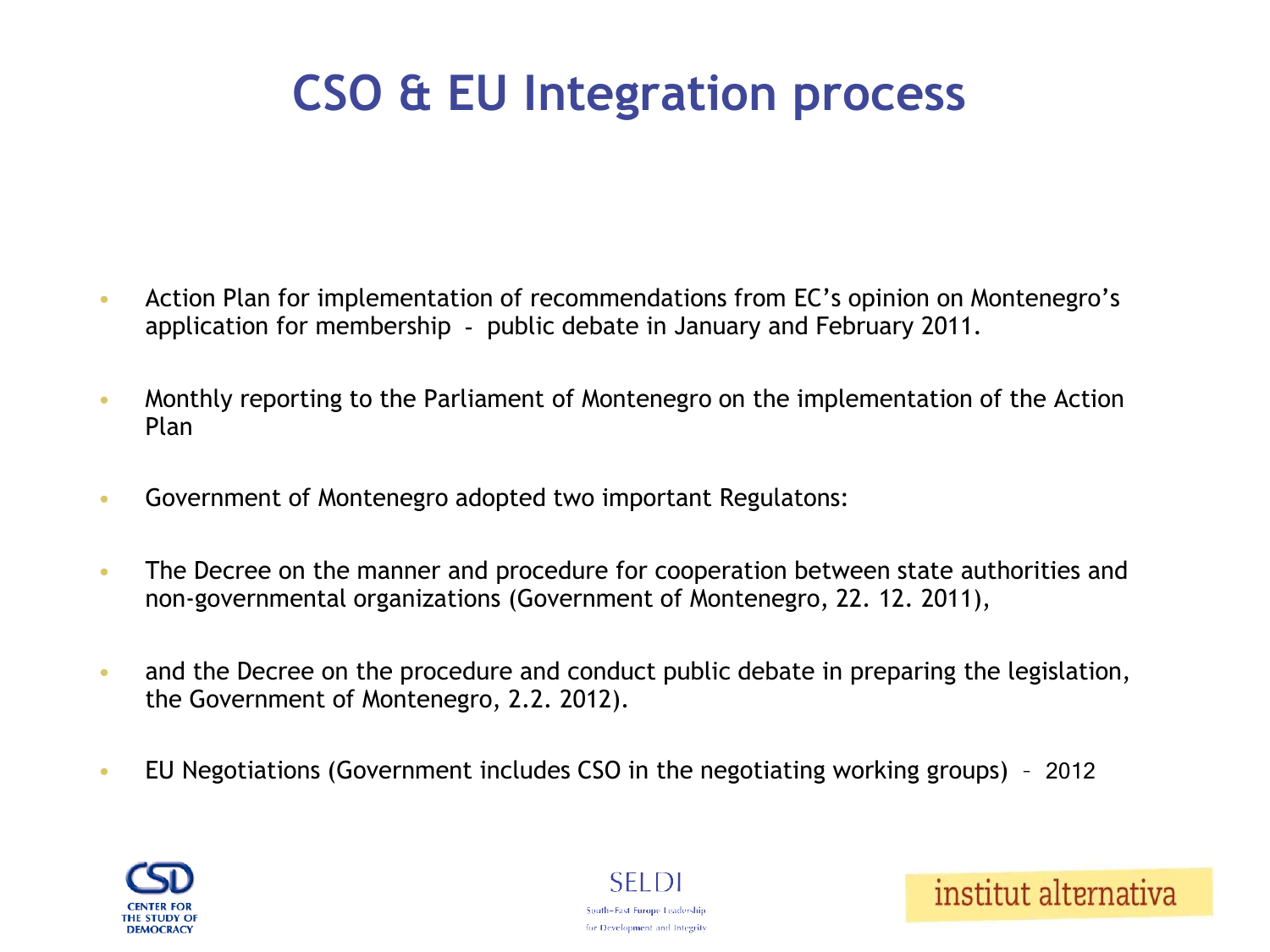#### **Fight against corruption in Montenegro - Key Challenges**

- Capacity of the State Election Commission, the State Audit Institution and the Commission for the Prevention of Conflict of Interest, DACI needs to be enhanced.
- Law number of track record of investigations, prosecutions and convictions in corruption cases.
- Control of the Public Procurement System needs to be strengthened.
- Poor legal framework for PPP and concessions